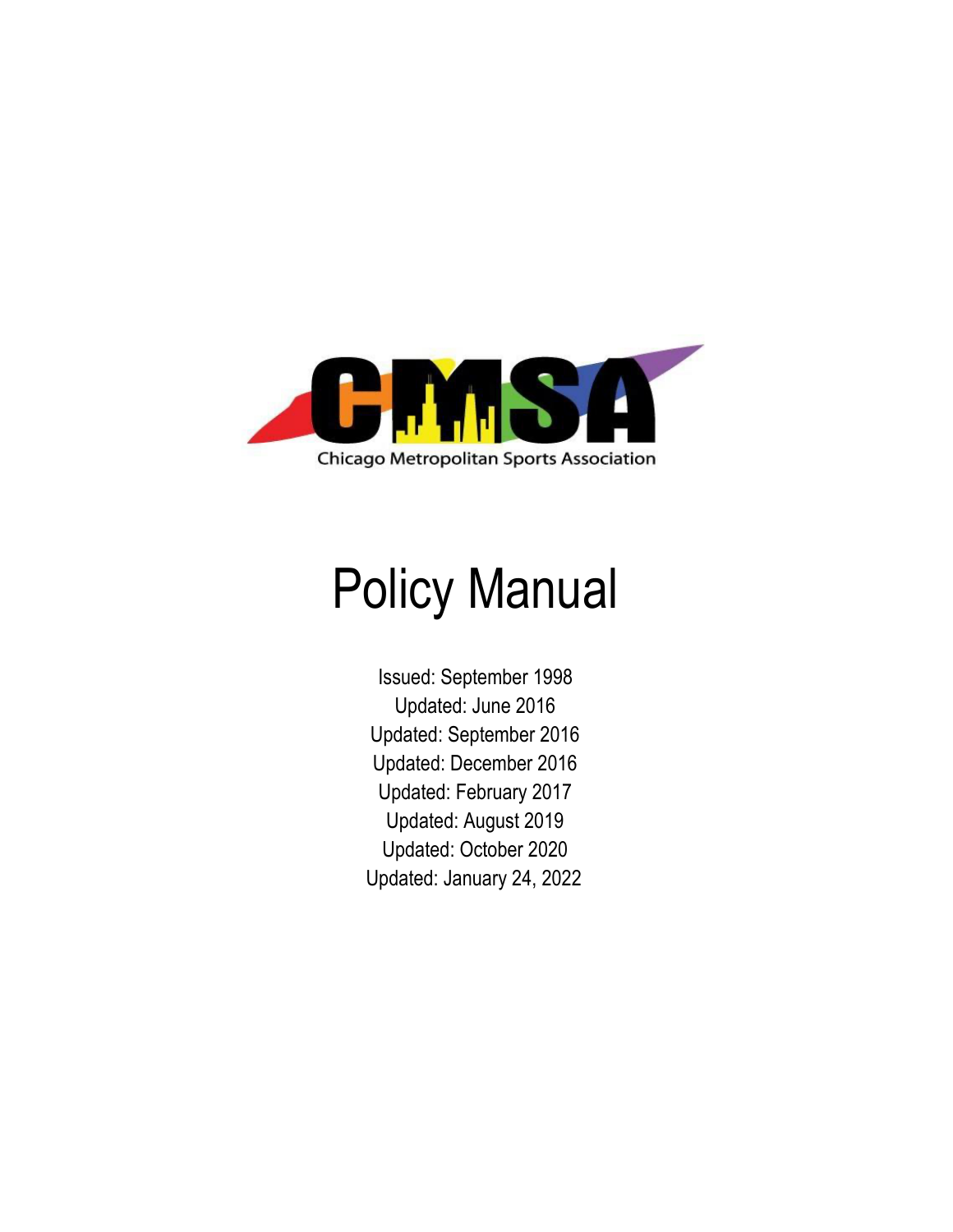# **Table of Contents**

- A. Amend, Alter, or Repeal Policy
- B. Membership
	- 1. Acceptance Into Membership
	- 2. Code of Conduct
	- 3. Sexual Orientation
	- 4. Gender Identity/Expression
	- 5. League Participation
	- 6. Complimentary Dues
	- 7. Suspension/Revocation
- C. Whistleblower Policy
- D. Non-Compete
- E. Communication
- F. Hall of Fame
	- 1. General
	- 2. Hall of Fame Committee: Selection and Removal
	- 3. Hall of Fame Membership: Selection
	- 4. Hall of Fame Membership: Removal
- G. Athletic Programming
- H. Goodwill
	- 1. General Membership
	- 2. Sponsors
- I. CMSA Board of Directors
	- 1. Board Nominations
	- 2. Board Elections
	- 3. Officer Nominations
- J. Meetings
	- 1. Monthly Board Meetings
	- 2. Open Meetings
	- 3. Parliamentarian
- K. Committee Formation & Performance
- L. Finance Committee Selection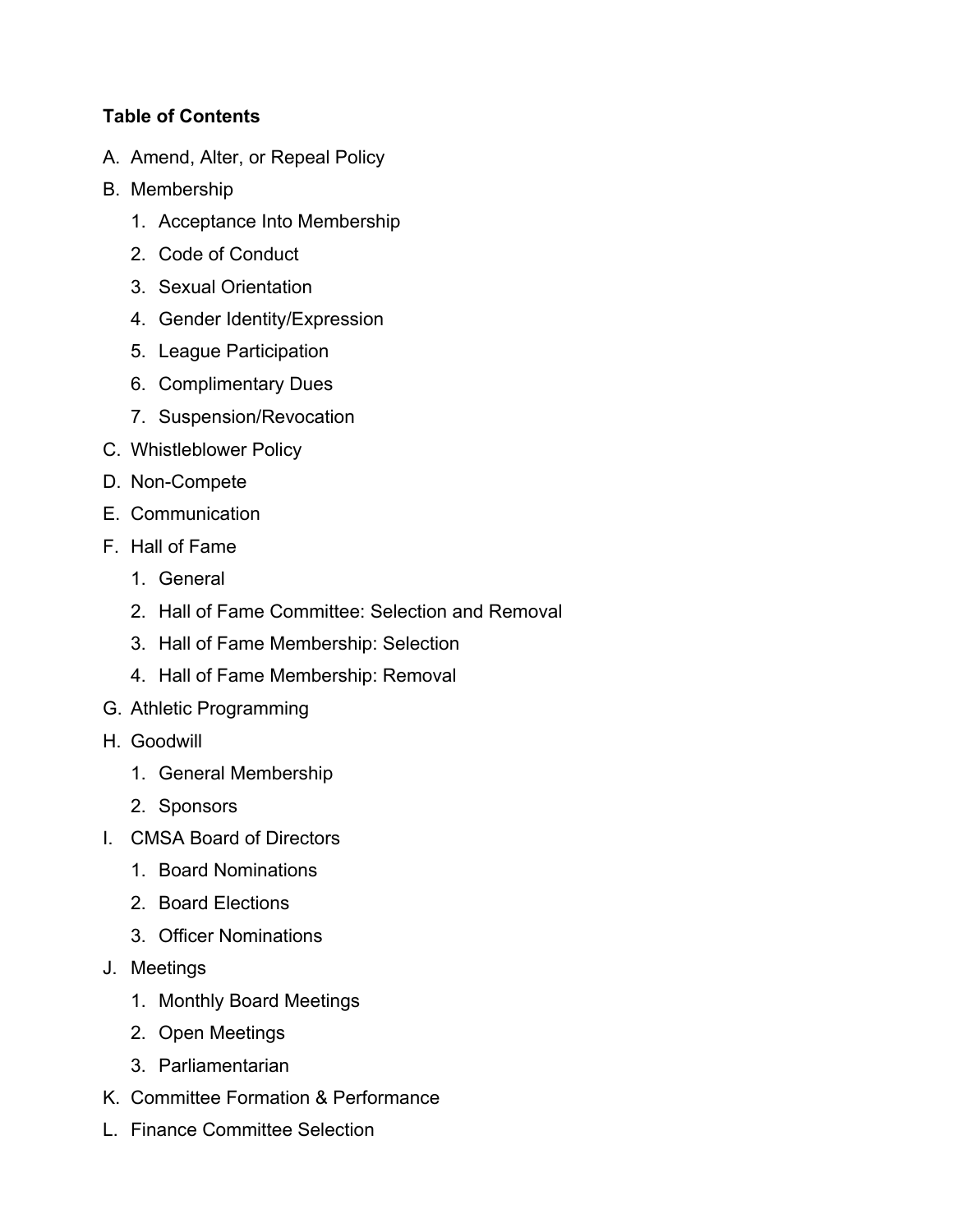- M. Finance Committee
- N. Corporate Business Review
	- 1. Corporate Business Expenditures
	- 2. Approval Threshold/Direct Payments To Vendors
	- 3. Audit
- O. Travel Expenses
- P. Advertising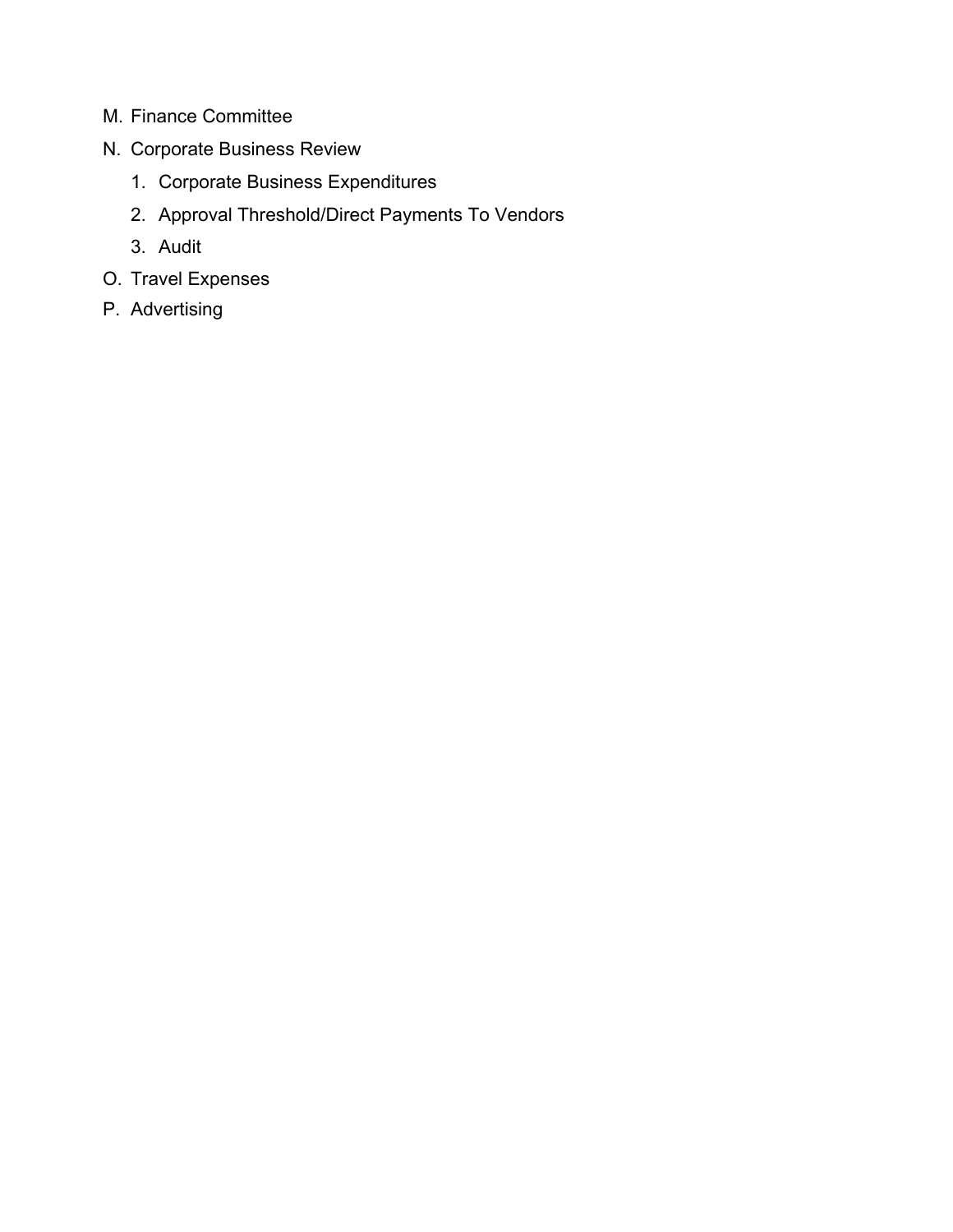## **A. Amend, Alter, or Repeal Policy**

1. The Board of Directors, by majority vote of the Board, may amend, alter, or repeal policy by a majority vote of the Board when a quorum is voting.

## **B. Membership**

1. Acceptance Into Membership

The Board of Directors has the right to screen potential members who wish to become members of Chicago MSA.

Chicago MSA Board of Directors will assume that all those registering to be members of the Association are doing so in the spirit of "good will."

2. Code of Conduct

CMSA believes that all participants have a right to a safe and healthy environment to participate in sports and recreational activities. CMSA, its league and game officials, and participants have an obligation to promote mutual respect, tolerance, and acceptance. CMSA expects participants to abide by the following code of conduct.

Participants shall:

- a. Promote the reputation of CMSA and take all possible steps to prevent our organization from being brought into disrepute.
- b. Not use foul or abusive language or gestures toward league and game officials, players, managers, or spectators.
- c. Not take any action which is likely to intimidate, offend, insult, humiliate, or discriminate against participants, league and game officials, or spectators on the basis of sexual orientation, gender, gender identity, race, disability, age, religious or political belief, ethnic origin, social background, language, or marital status through words or action.
- d. Not possess weapons during league play or CMSA sponsored events.
- e. Not act in a way that creates an unsafe environment for themselves or others during league play or events, including being intoxicated.
- f. Follow the policies and expectations of all venues at which CMSA sports or events are held.

Those who witness acts in violations of the Code of Conduct should take steps to intervene if it is safe to do so. Violations should be reported immediately to game or league officials. All reports will be promptly and appropriately investigated.

Violations of the code may result in sanctions up to and including suspension/expulsion.

3. Sexual Orientation

Chicago MSA is a primarily LGBTQ+ organization serving individuals of the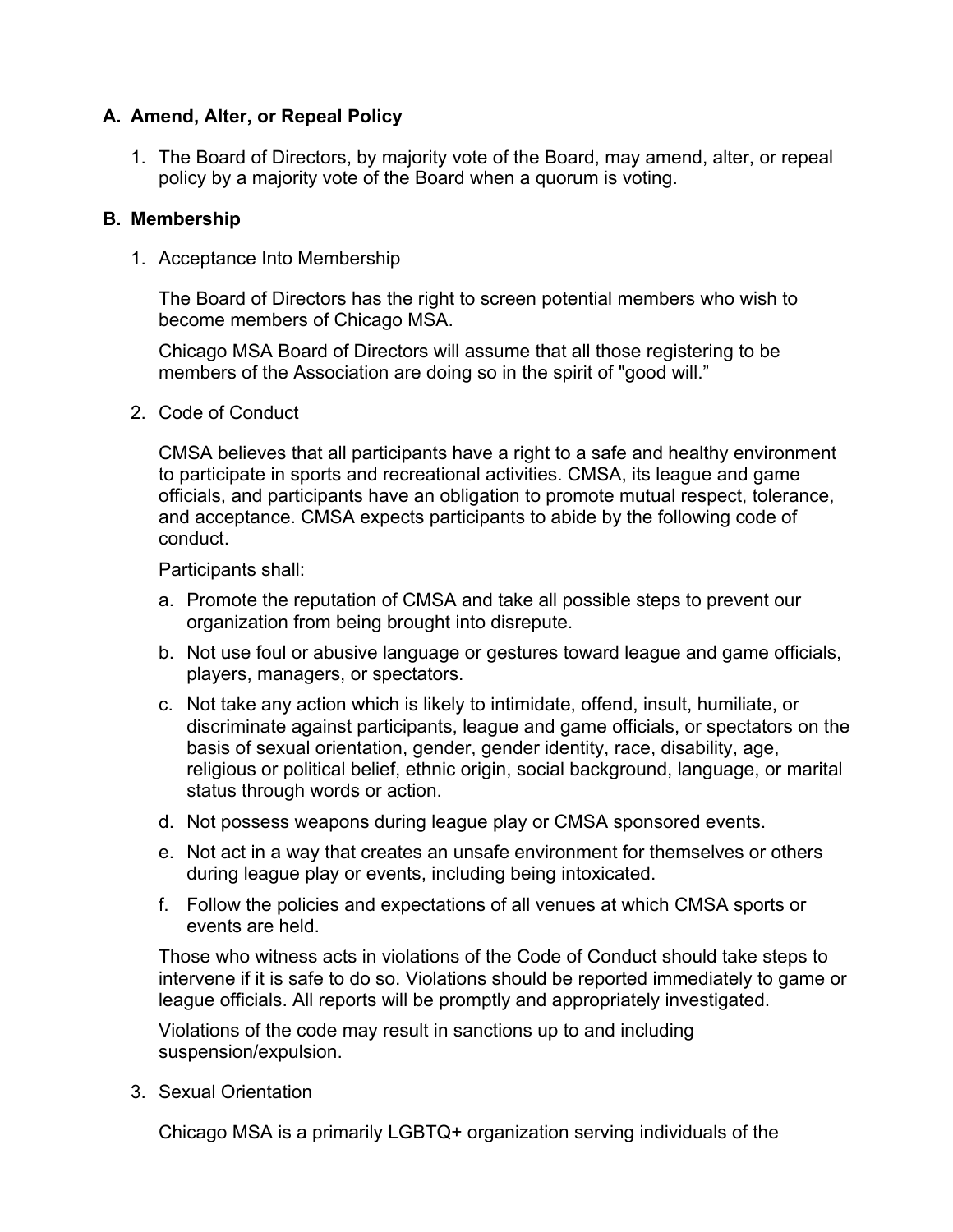Chicagoland area. While Chicago MSA does not discriminate on the basis of sexual orientation, Chicago MSA discourages organizers of teams participating in an Athletic Division/Committee from "stacking" with non-LGBTQ+ members with the express intention of winning. Non-LGBTQ+ individuals shall not participate at the expense of an LGBTQ+ person. Chicago MSA relies on the integrity of its managers/captains/coaches to determine the justification for a non-LGBTQ+ participant.

4. Gender Identity/Expression

CMSA welcomes and encourages people of all genders to participate in its sports programs.

It is not a requirement for any person to undergo hormone therapy, surgery, or other treatment in order to play in their chosen league.

Cisgender athletes may play in any open league of their choice and are not required to explain, justify, or provide documentation supporting this choice.

If issues arise regarding an athlete's gender identity or expression, the league Commissioner will be available to mediate, answer questions, and provide resources.

To ensure competitive balance and for the safety of all CMSA members, all athletes, regardless of gender identity, will be subject to movement to a higher or lower division or a different league based on skill level of play. All athletes must also play under the existing rules of the league they have chosen.

CMSA shall, in all official communications, utilize gender neutral and inclusive language. It shall also make changes to any existing language that does not conform to this standard.

Cisgender: An individual whose gender identity aligns with the gender they were assigned at birth.

Transgender: An individual whose gender identity and/or lived sex does not align with their sex assigned at birth and who may desire physical transition, which may include, but is not limited to, hormones and/or gender confirmation surgeries.

Gender non-conforming: An individual whose gender expression differs from or does not conform to societal expectations of their gender.

## 5. League Participation

All individuals must be members in good standing of Chicago MSA prior to participating in any league activity. An Athletic Division/Committee can determine to allow an individual to participate if they are not in "good standing" with another league. Participation is defined to mean any "athletic role" indigenous to, or traditionally considered to be "part of," a sports team. Membership is applied for, and if accepted, obtained by an individual who:

- a. Pays annual dues as set by the league; and,
- b. Completed a Chicago MSA registration profile and signs the "Responsibility and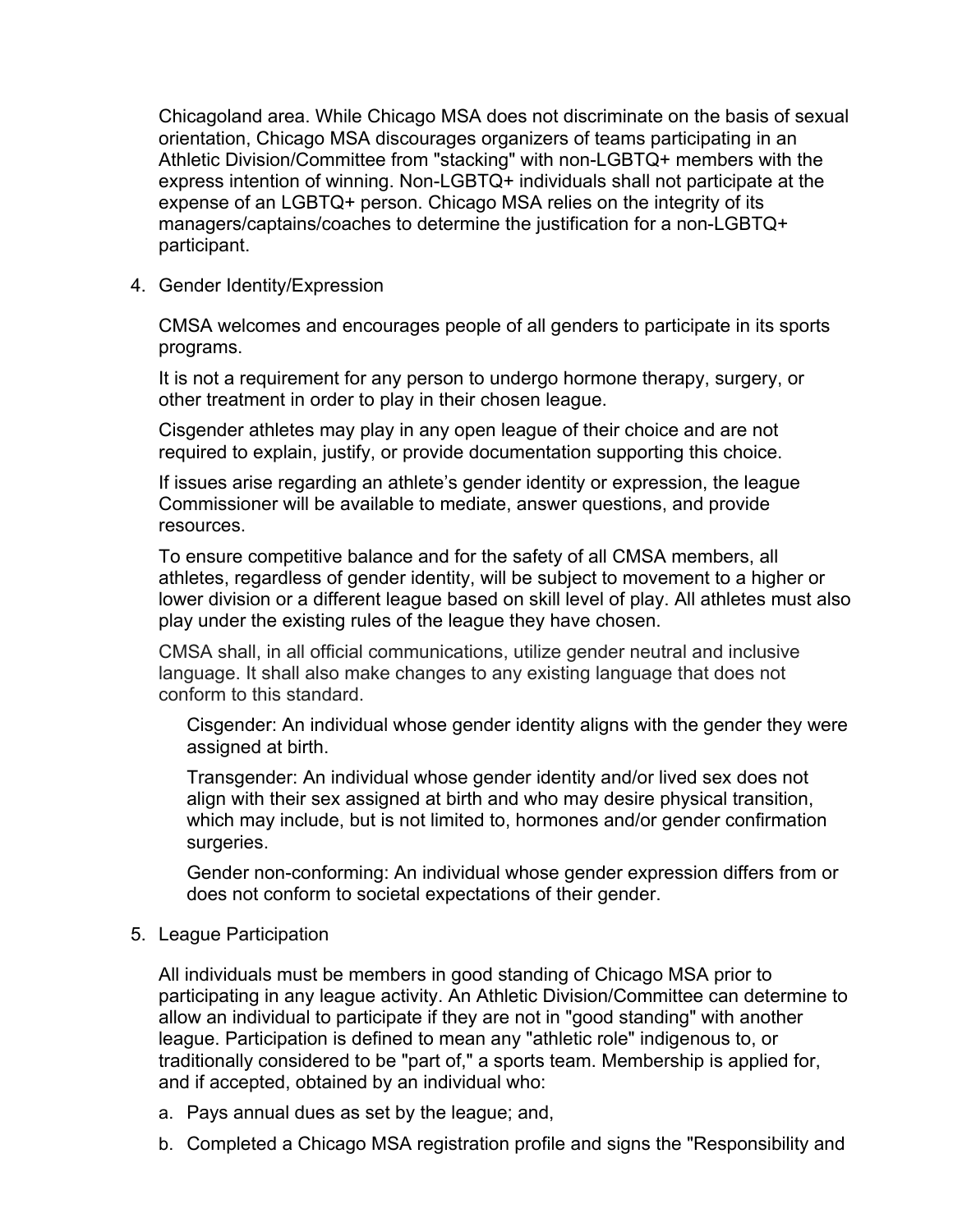Release" agreement, providing Chicago MSA with true and representative data on themselves, and then sets forth their true and legally binding name in signature.

An Athletic Director/Commissioner will determine the registration period for their league.

The Corporate Treasurer, in coordination with the Athletic Director/Commissioner, will oversee the registration process for all leagues. All dues are to be directed to the Corporate Treasurer, who will keep the registry for all leagues.

6. Complimentary Dues

Complimentary dues are available for the following:

- a. CMSA Hall of Fame Member.
- b. The Commissioner/Leader of a CMSA sport as specified by that sport's Rules and Regulations on the first date of the fiscal year.
- c. Other members nominated by a member of the Board of Directors.

Automatic complimentary membership dues renewal for CMSA Members who qualify under Sections "a" and "b" of the policy. For Section "c," other members may be awarded complimentary memberships at the discretion of the Board of Directors by majority vote of the board.

The Board may choose to suspend this policy for one fiscal year no later than August 15<sup>th</sup> of the prior fiscal year by majority vote.

7. Suspension/Revocation of CMSA Membership

An individual's membership in Chicago MSA may be SUSPENDED by an Officer at any time, for cause, or by any Program/League/Division Coordinator acting within the guidelines set forth in the Rules and Regulations of the Chicago MSA activity of which they are in charge. An individual's membership may only be REVOKED by the Board.

On SUSPENSIONS, the Officers will advise the Board on members who have been suspended and for what reason(s). On REVOCATION, any Director shall put before the Board a proposal for the revocation of a member, citing cause and evidence. Evidence may be first-hand observation, either by the director seeking the member revocation or by a deposition presented to the Board, from a Committee-person, witnessing said cause. The Board will review the evidence and may question anyone connected with the proceedings should it be necessary. Any member whose membership is challenged will be notified of the charges and will, if they so choose be allowed to, within a specified time period, present a defense to the Board. The Board votes and member is informed of the decision.

## **C. Whistleblower Policy**

CMSA will not retaliate against Members who disclose or threaten to disclose a Board/League Commissioner or a Committee, any activity, policy or practice of CMSA that the Member reasonably believes is in violation of law, or a rule, or regulation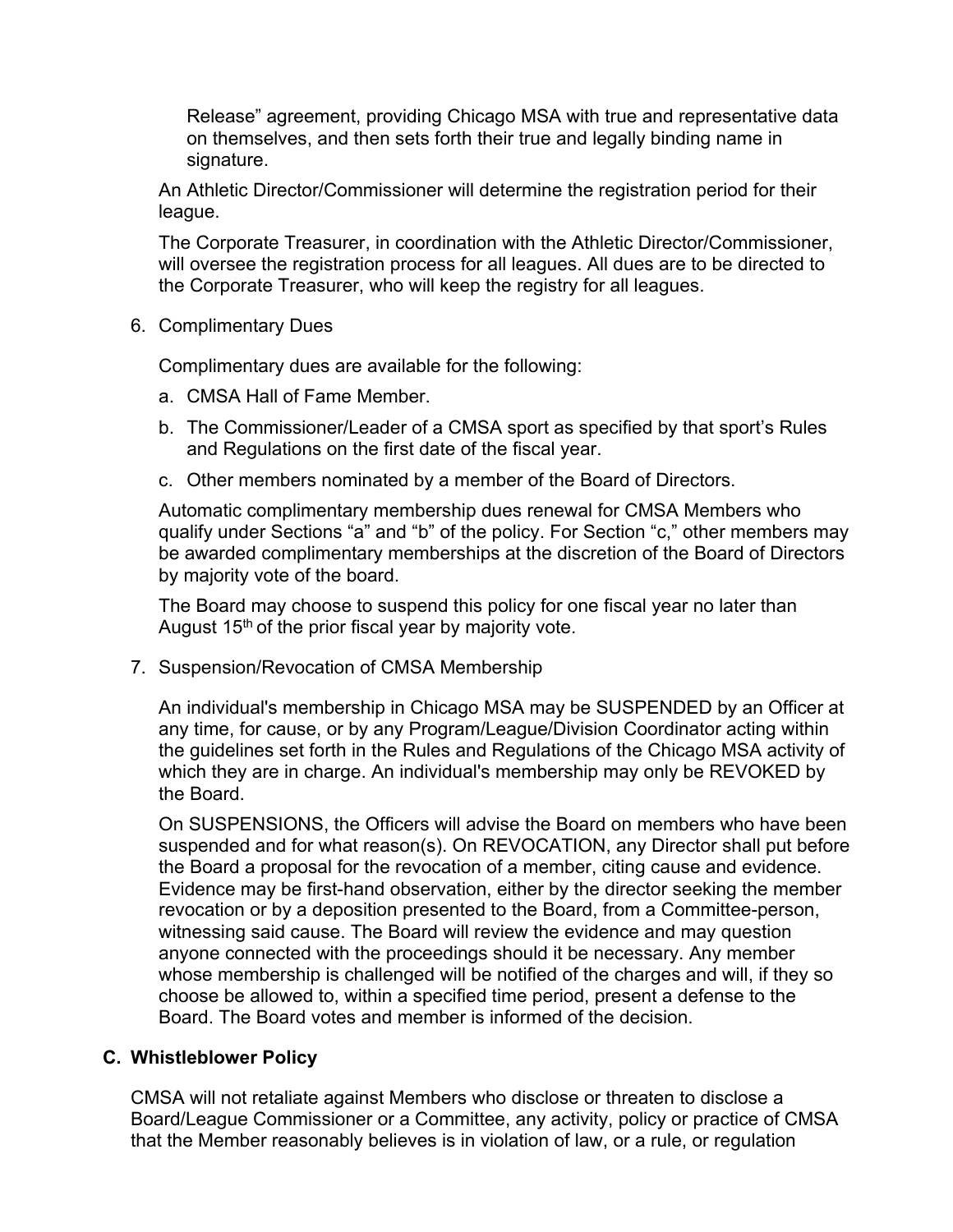mandated pursuant to law or is in violation of a clear mandate of Organization policy concerning health, safety, welfare, or protection.

If any Member reasonably believes that some policy, practice, or activity of CMSA is in violation of law, a written complaint must be filed by that Member with the President of the Organization and/or League Commissioner.

It is the intent of CMSA to adhere to all laws and regulations that apply to the Organization and the underlying purpose of this policy is to support the Organization's goal of legal compliance. The support of all members is necessary in achieving compliance with various laws and regulations. A member is protected from retaliation only if the member brings the alleged unlawful activity, policy, or practice to the attention of CMSA and provides CMSA with a reasonable opportunity to investigate and correct the alleged unlawful activity.

CMSA will not retaliate against a member who in good faith has made a protest or raised a complaint against some practices of CMSA, or of another individual or entity with who CMSA has a business relationship on the basis of a reasonable belief that the practice is in violation of law, or a clear mandate of public policy.

## **D. Non-Compete**

CMSA Board of Directors, League Commissioners/Directors, and League Members shall not sit on or advise any Non-Profit Organization's or Not-For-Profit Corporation's Board(s) that is engaged in direct competition with CMSA within a 50-mile radius of the City of Chicago while maintaining a leadership position with CMSA, and for a period of 90 days after a person leaves their leadership position with CMSA.

In order to protect the vital interest and information of our Organization, we should not have members being on a body where our ideas and programs could be used to directly compete against CMSA. Any person violating the Non-Compete shall be immediately removed from their position within CMSA and will not be eligible for another position within the Organization for a period of up to two years. Return to eligible status is to be reviewed by the CMSA Executive Board within 60 days of occurrence.

## **E. Communication**

Email is the preferred method of communicating with CMSA membership. All mailings are in-house for the benefit of the membership. Under no circumstances shall Chicago MSA membership names, addresses, or phone numbers be released to the public or community media. Chicago MSA will not perform any mailings for outside organizations since it may be viewed as unauthorized usage of member provided information.

All email communications for official CMSA or CMSA League business will originate from a chicagomsa.org email address. No personal emails shall be used.

Social media tools (i.e. Facebook) can be used as a communication method. To allow for the transition of these tools to new directors or commissioners, these tools shall be created and managed using a chicagomsa.org email address. No personal email address shall be used to create and manage these pages.

For CMSA-wide communications, the CMSA Secretary, or representative, will be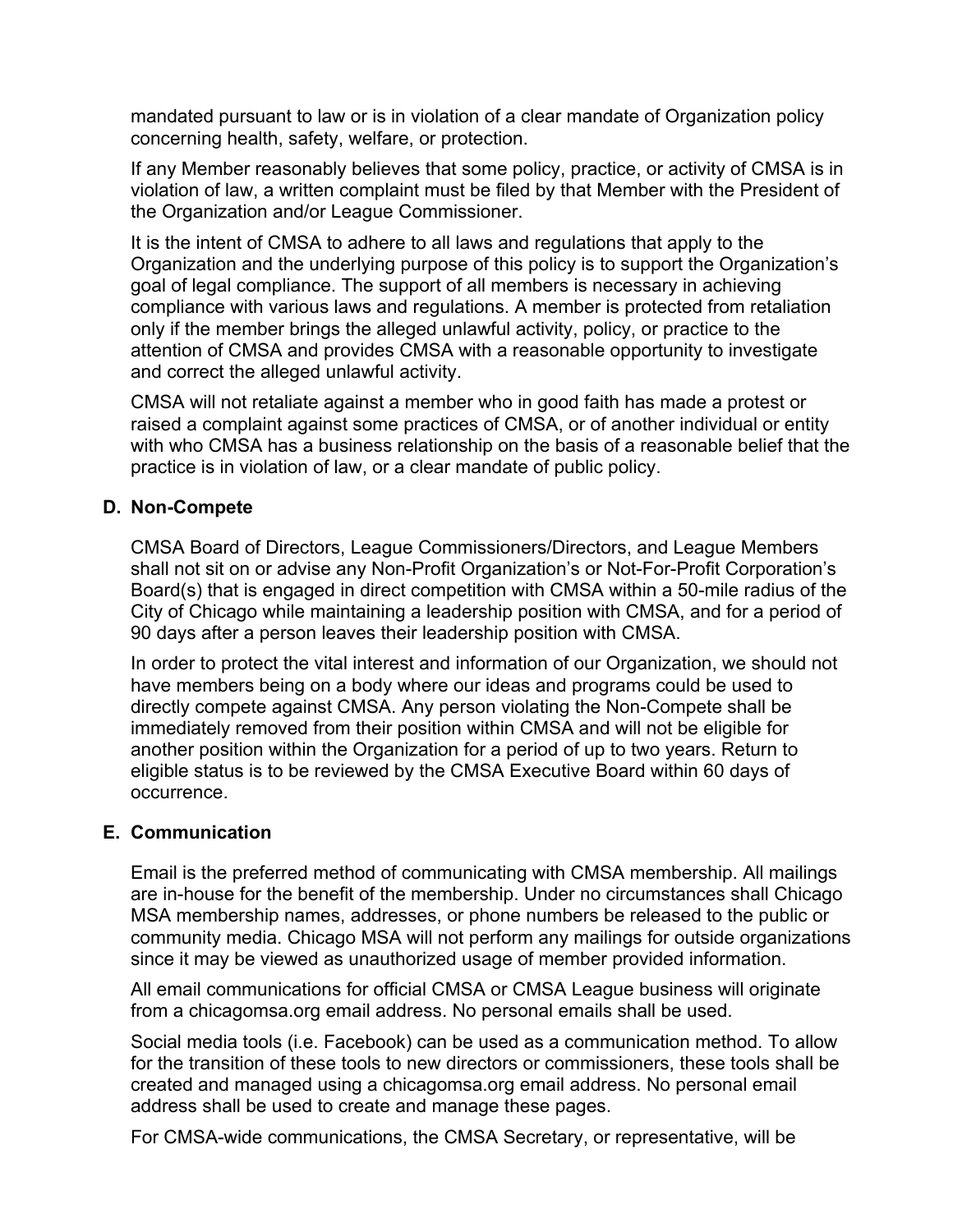responsible. For League communications, the CMSA Secretary, League Commissioner, or representative will be responsible for the communication.

Any CMSA social media page created for the organization or an individual league within CMSA shall be created and maintained using a chicagomsa.org email address.

For Facebook, all pages created shall be PAGES and not an individual account as this is a violation of Facebook's terms of service. See page: https://www.facebook.com/terms.php

## **F. Hall of Fame**

1. General

The Chicago Metropolitan Sports Association (CMSA) Hall of Fame exists to recognize, celebrate, and honor those members, contributors, and supporters whose leadership and dedication have enhanced the success, tradition, and integrity of CMSA and who have promoted and built the league within the community.

As set forth below, the CMSA Hall of Fame Committee will solicit applications, determine membership, and induct new members on an annual basis or as often as the Committee deems appropriate.

2. Hall of Fame Committee: Selection and Removal

At the beginning of each fiscal year, the CMSA President will select no fewer than four and no more than six members to form the annual CMSA Hall of Fame Committee, with one of the appointees named "Chairperson." All members selected must be approved by the CMSA Board of Directors and will server for a period of one year. The CMSA President will also sit on the CMSA Hall of Fame Committee. The CMSA President will not be the Chairperson.

To be selected, the appointee must either be (a) a CMSA Member for at least two years and in good standing with CMSA for at least the last year before appointment or (b) a current CMSA Hall of Fame member, in good standing for at least the last year of their membership with CMSA. The committee appointees should reflect the demographic breakdown, if possible, of CMSA. All appointee recommendations must be submitted to the CMSA President by August 15 of each year, and the CMSA President must make selections by September 1. Any time a current member of the Committee vacates his or her position in the middle of the term, the CMSA President will move to fill the position as soon as possible using the qualification information above.

A member may be removed from the Committee if the Committee determines by majority vote that the best interest of the Committee and CMSA will be served by removal. Quorum to hold a removal vote is a majority (greater than 50%) of the Committee membership.

3. Hall of Fame Membership: Selection

The CMSA Hall of Fame Committee shall solicit applications for Hall of Fame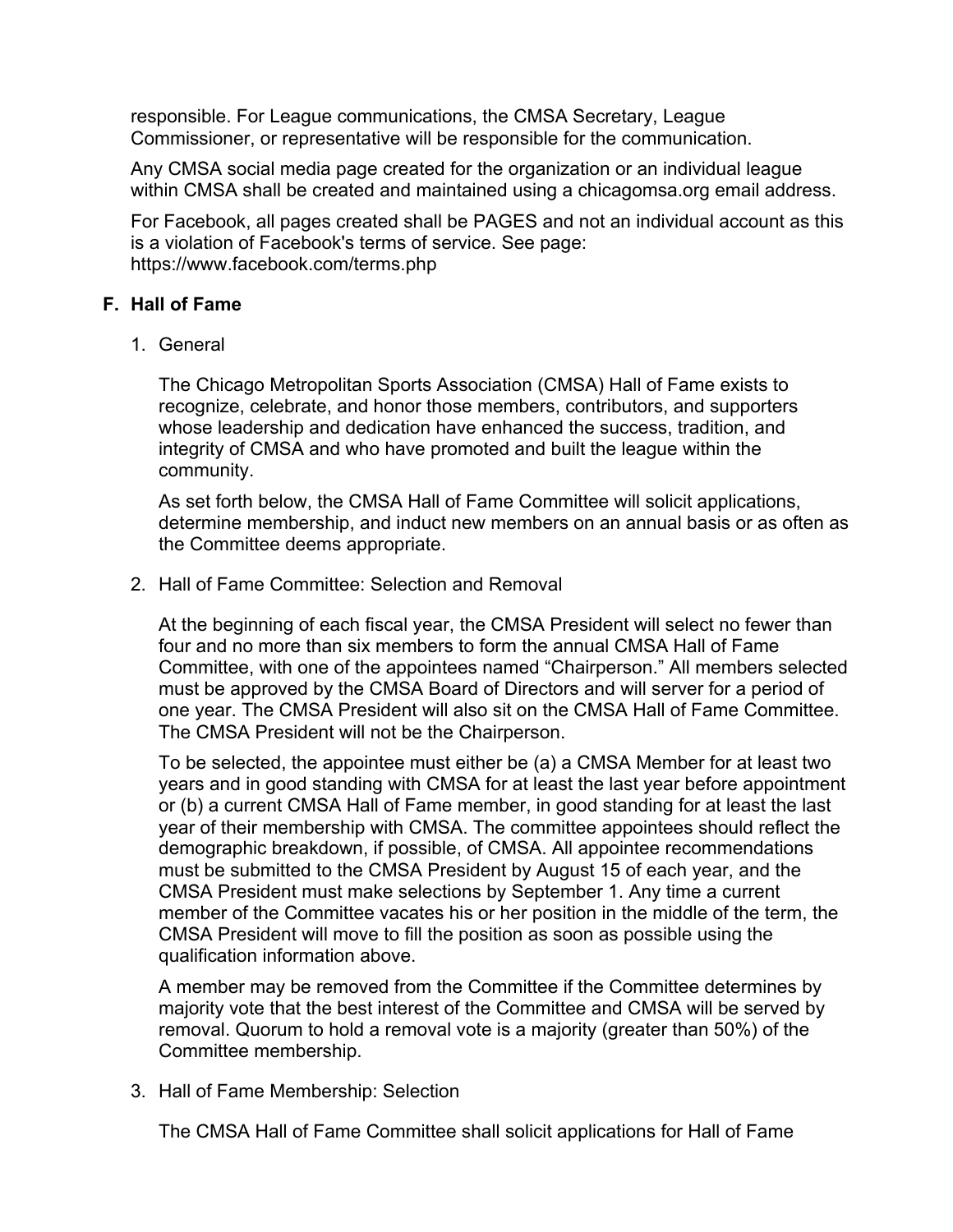membership, determine membership, and plan and run an induction ceremony for all new members.

The CMSA Hall of Fame Committee shall meet as often as is necessary throughout the fiscal year to determine CMSA Hall of Fame membership. While there is no specific set of quantifiable criteria for membership selection, the Committee shall be guided by the CMSA Hall of Fame mission statement, which is to recognize, celebrate, and honor those members, contributors, and supporters whose leadership and dedication have enhanced the success, tradition, and integrity of CMSA and who have promoted and built the league within the community. CMSA Hall of Fame Committee members are eligible for Hall of Fame membership, but they will recuse themselves from discussion and voting for their own membership application.

The Committee shall solicit application for Hall of Fame membership from the Current CMSA membership on an annual basis. The Committee shall give CMSA Membership a reasonable time to submit applications. The Committee shall then review the applications, follow up with nominating members or applicants as necessary for more information, and vote on CMSA Hall of Fame membership. In order to be selected for Hall of Fame membership, an applicant must receive at least 2/3 of the vote of the Committee members for any vote. Quorum to hold a Hall of Fame membership is a majority (greater than 50%) of the committee membership. This process should take place at least once per fiscal year. All votes are final and not appealable.

If no applicants receive at least 2/3 of the vote, no new members will be inducted. While the Committee may consider past applications, all nominating members are encouraged to complete new applications or update previous applications for each application process.

If even one applicant receives at least 2/3 of the vote, the Committee shall plan and run an induction ceremony for the applicant(s). The Committee shall invite and encourage attendance from all current CMSA Hall of Fame members, the CMSA Board of Directors, and any others as determined by the Committee. When possible, the induction ceremony shall take place within the same fiscal year as the selections.

4. Hall of Fame Membership: Removal

Removal of a Hall of Fame Member:

- a. any discussion of removal would be started by the Hall of Fame Committee;
- b. requires a ¾ vote of the Hall of Fame Committee; and,
- c. requires a ¾ vote of the full CMSA Board to ratify the Hall of Fame's decision.

#### **G. Athletic Programming**

Registration for a team oriented athletic division already in existence, where space and/or structure have dictated limitations, will be held on a first come-first serve basis.

When registration is held on a first-come, first-served basis, sponsorship fees are needed to "hold" slots.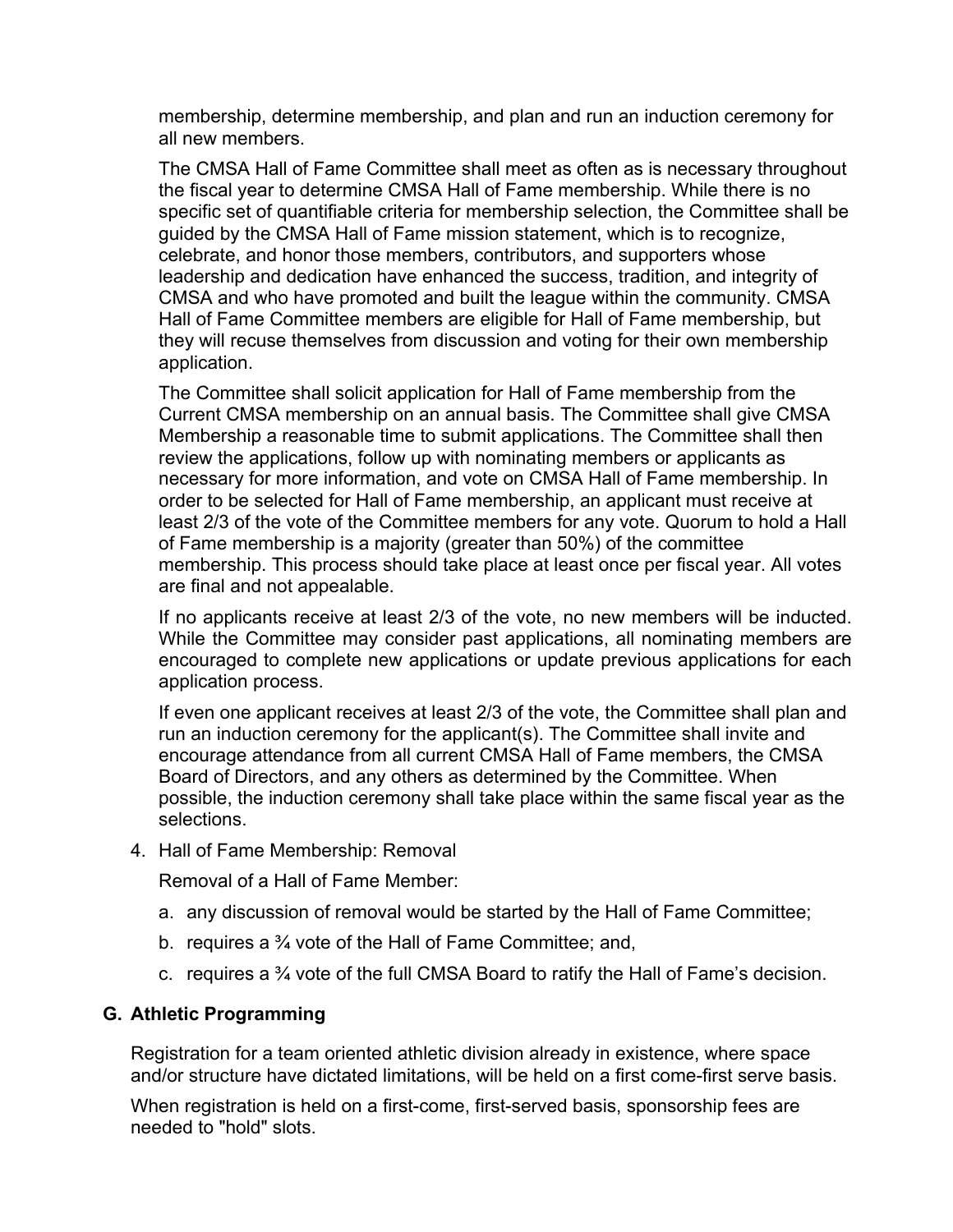Self-sponsored teams are required to pay a sponsorship fee, up front, for first-come, first-served registration in order to "hold" slots.

Registration for a team sport must be completed on the CMSA website. A team secures a league spot once the set team fee is paid. All teams are required to pay the sponsorship fee prior to the start of the season.

Registration for programs will be held on-line. All registration will be published in advertising, e-mails, or other modes of communication. The Treasurer will work with all Athletic Directors/Commissioners to coordinate registration information and oversee the registration system.

## **H. Goodwill**

1. General Membership

When a member is seriously injured or hospitalized in the conduct of a CMSA activity, a card should be sent from the "closest" Director conveying the concerns/sympathy of the Board.

The Director acts on their own, but will inform the Board of their actions. Funding will be provided.

2. Sponsors

When a longtime CMSA sponsor is seriously injured or has died, a card or flowers should be sent from the Board, and followed up by the director who is closest to the situation. A limit on individual expenditures shall be set by the Board.

A designated officer will authorize the expenditure on behalf of the Board when a regular meeting is not near. Funding will be provided.

## **I. Board of Directors**

1. Board Nominations

All individuals with a demonstrated commitment to the goals of the organization wishing to be nominated for a vacated Board seat must be members of Chicago MSA on a date set by the Board. A nomination meeting is scheduled; generally during the last week of June prior to when Pride Parade Weekend is celebrated. Anyone wishing to run in the general election must be nominated and seconded at the nominations meeting and must be present to accept the nomination. All candidates to the Board must have been active members of Chicago MSA, in good standing, for a continuous period of one (1) calendar year immediately preceding the date of the scheduled nominations meeting. No nominations are accepted after the nomination meeting is adjourned.

The nominations date is set and disseminated to the members at least two months prior to the nominations date in the most modern form of communication(s).

## 2. Board Elections

The general election is held a selected day in the last two weeks of July. All those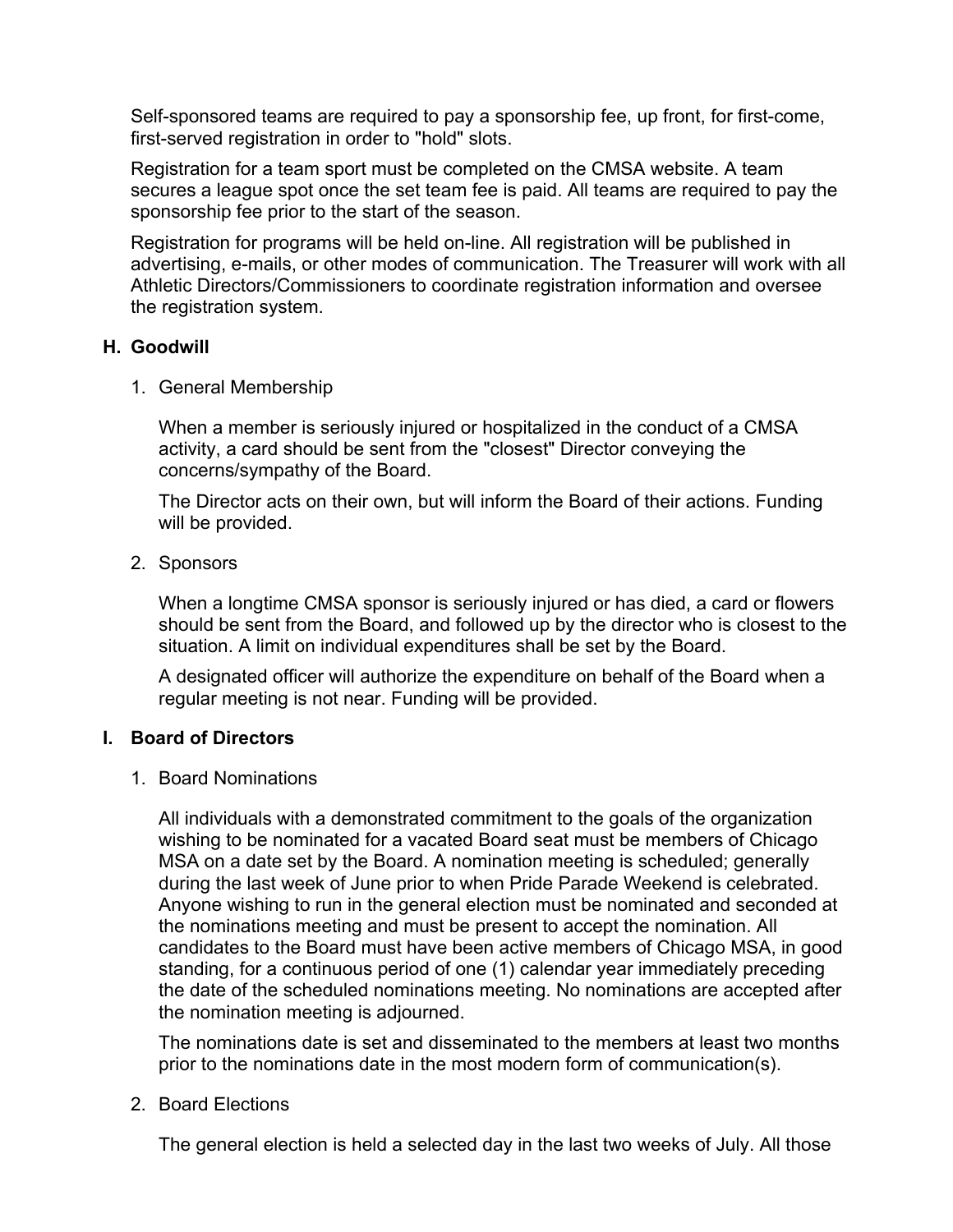wishing to vote in the election must be members of Chicago MSA on the date of the election. All those, then members, must be present at an election site, and at a prescribed time, to determine a quorum as ordered by the Corporate Bylaws.

Voting is then held under the guidelines set forth in the Bylaws, and the procedure designed by the Board of Directors, until all seats are filled.

Members are asked to be at the election site absolutely no later than 7 pm on the date publicized. The doors to the election site are closed. A roll is taken by member attendance shown on a sign-in sheet. Member names are verified as to due date. Once a legitimate quorum has been determined, the election proceeds. Members are informed of the number of votes needed to elect. Board seats vacated by term are announced. Candidates are then introduced by a number draw (1 through n) and allowed to speak on their own behalf. Questions from the floor are permitted. After the candidates have been presented, ballots are handed to MEMBERS ONLY. (Several non-members generally attend the election.) Ballots list candidates in alphabetical order. Members are then to vote for as many candidates as they wish up to the amount of vacated Board seats. Those ballots containing more votes than there are allowable vacancies are not counted. Only Directors not seeking re-election may count ballots. Usually an additional CMSA member is asked to supervise the count. Election is announced for each candidate as it is achieved. When total election is not achieved on the first ballot, the lowest vote getter is dropped, and the members are asked to vote again from amongst the remaining candidates. This process is continued until all seats are filled. Election is conferred by a simple majority as set forth in the Bylaws.

When the number of nominees is equal to the number of vacated board seats, all candidates must achieve a simple majority of the quorum. If the candidate does not achieve a simple majority, the board will then accept new nominations from the membership present and from amongst its own ranks at its next regularly scheduled meeting, from which an appointment will be made. Election count is not offered at election night, but must be provided if demanded by the membership.

Ballots are kept indefinitely on file.

3. Officer Nominations

Once election is complete, the newly elected board will hold a meeting at the Election Meeting to determine the officer position the elected board will hold for the next year.

Current President opens nominations for the Elected Board at the Election Meeting with those that have been elected for each position until they are filled. The current President can defer to a past President to hold this election if he is seeking to fill one of the officer positions.

#### **J. Meetings**

1. Monthly Board Meetings

All monthly meetings are private. Members/outside groups may attend a monthly meeting and address the Board on any topic. Non-board members should be first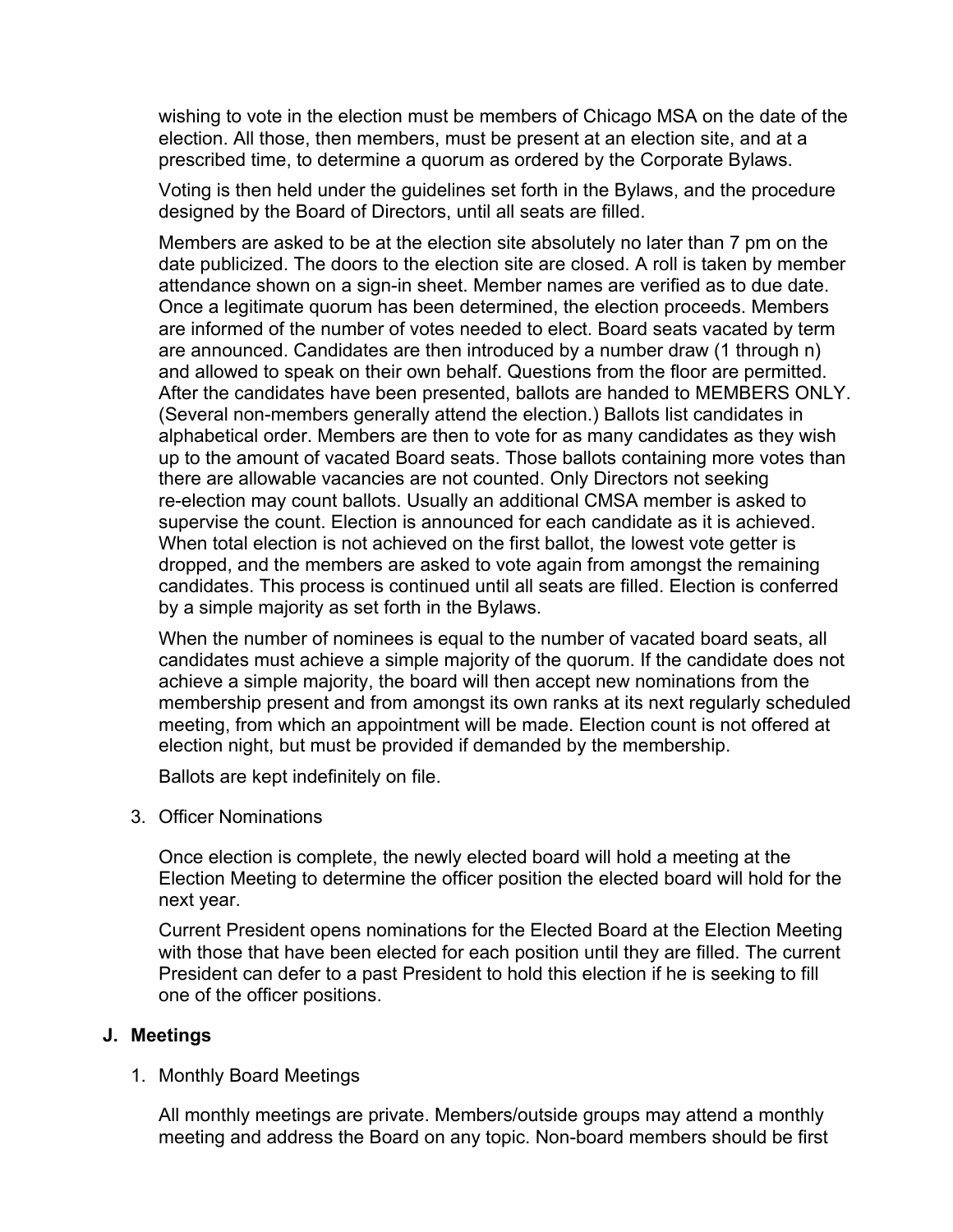on the agenda and must leave before discussion of other agenda topics proceeds. Meetings are held on the third Wednesday of the month unless previously agreed to by the board.

Non-members are placed on the agenda by advance notice through the CMSA Secretary, preferably one meeting in advance.

2. Open Meetings

Any non-Board meeting is an open meeting. Any topics, under new business, may be discussed at any meeting. Reports may be given at the request of those members in attendance. Discussions cannot lead to a vote that alters rules, regulations, policy, procedure, bylaws, or articles without the notice of the membership, which may be affected by a vote.

At the conclusion of regular business the chairperson will call for "any new business."

3. Parliamentarian

At the discretion of the Board, a parliamentarian will be appointed by the Directors in Office and present at any OPEN meetings where a parliamentarian is needed or requested.

The Board, under advisement, will vote a parliamentarian to serve in said capacity, for a period of time determined and stated by the Board, through a simple majority rule of those Directors present to vote. The parliamentarian shall not be a current member of the board.

#### **K. Committee Formation & Performance**

A member must be in "good standing" within the organization in order to be nominated and/or hold the position of Athletic Director/Commissioner of an Athletic Division/Committee.

During the election process for an Athletic Director/Commissioner of an Athletic Division/Committee, all members nominated must be vetted to verify they are in "good standing" within any part of the organization. If a person is not in good standing, they are ineligible to run for the position. A current Athletic Director/Commissioner who no longer is in "good standing" within the organization must resign their position immediately.

#### **L. Finance Committee Selection**

At the beginning of each fiscal year, the CMSA Treasurer will select at least 3 members to form the annual Finance Committee. All members selected must be approved by the CMSA President and will serve for a period of one year.

To be selected, the appointee must:

- 1. be a CMSA member for at least two years;
- 2. be in good standing for the last year before appointment; and,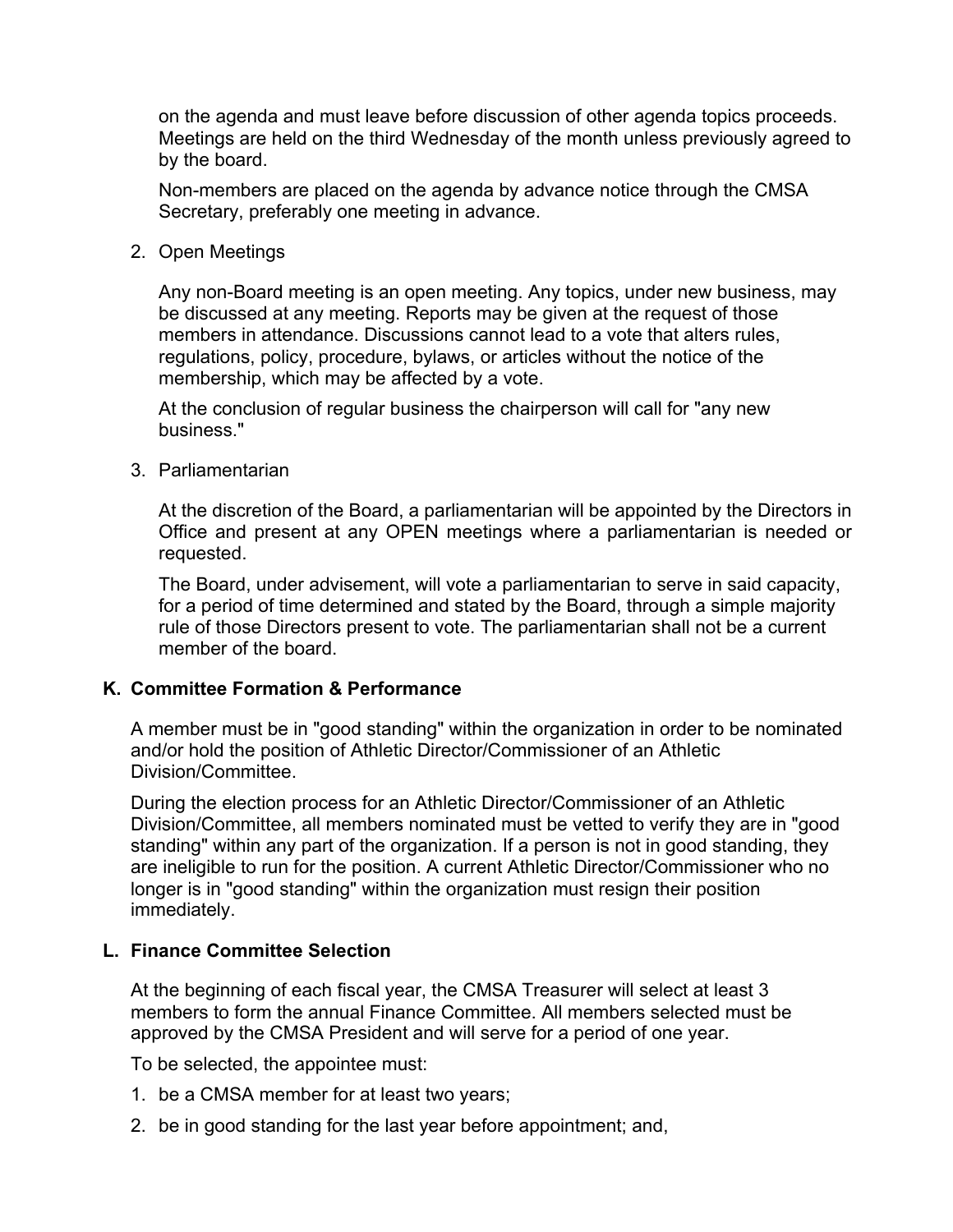3. NOT be a commissioner or board member of any league/sport, nor be a member of the CMSA Board of Directors.

The committee appointees should reflect the demographic breakdown, if possible, of the organization. All appointee recommendations must be submitted to the CMSA President by August 15 of each year, and their approval must be provided by September 1.

Any time a current member of the Finance Committee vacates their position in the middle of the term, the CMSA Treasurer will immediately move to fill the position using the qualification information above and with approval from the CMSA President.

Each member of the Finance Committee must sign a non-disclosure form when they become part of the committee. A member of the committee that is found to have violated the terms of the non-disclosure form will be immediately removed from the committee and could be subject to additional penalties, including but not limited to revocation of membership.

## **M. Finance Committee**

- 1. The Finance Committee will meet with the CMSA Treasurer to review the financial records of the organization and suggest updates to financial policies.
- 2. A member of the Finance Committee will meet with the CMSA Treasurer monthly to go over financial records of the organization.
- 3. The Finance Committee will be determining whether the bank statement information matches the information in the financial ledger of the organization, will verify the signature policy is being followed, and will confirm that payments and deposits have the required supported documentation/approval for each entry into the financial ledger.
- 4. The Finance Committee will submit information to the CMSA President following the monthly audit.

## **N. Corporate Business Review**

1. Corporate Business Expenditures

All moneys paid out for services or goods in the operation of Chicago MSA business are to be in the form of a check or a Chicago MSA debit card linked to the organization's bank account.

All requests for check payment must be sent via a disbursement form from the league commissioner or CMSA Board Member to the CMSA Treasurer's email address (cmsatreasurer@cmsa.org) along with any receipts/invoices for those payments. Payments to officials/referees/field crew for each league do not require a receipt/invoice; however, the disbursement form is required. All checks are required to have two signatures, with the CMSA Treasurer to be the first check signer and the second another of the bank approved signers, which will be determined by the CMSA Executive Board. No approved bank signer is able to sign a check that is written for them for more than \$300. For example, if the CMSA Treasurer is receiving a payment over \$300, the check must be signed by two other bank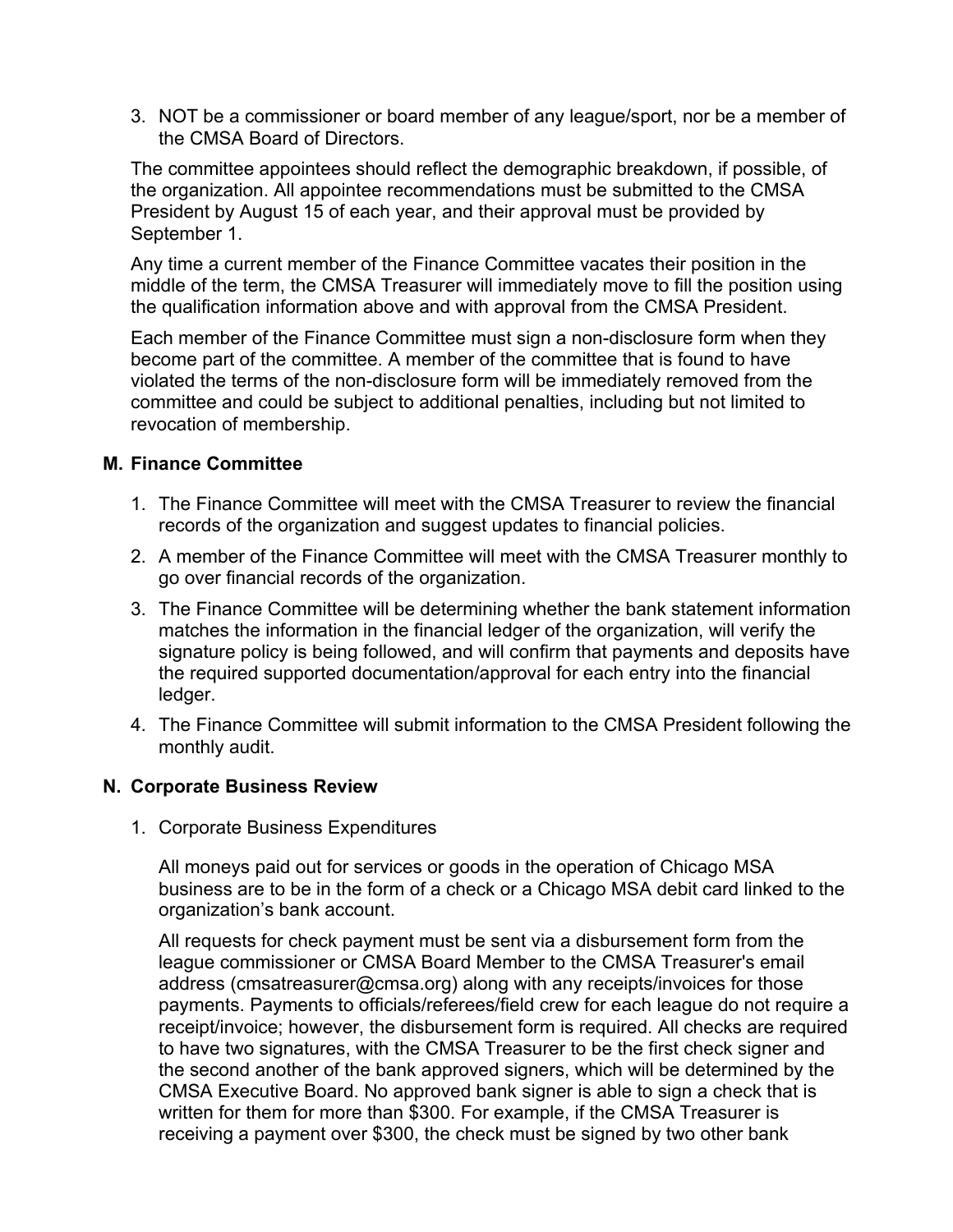approved signers.

The CMSA President and CMSA Treasurer may be issued debit cards tied to the organization's primary checking account. These debit cards may be used to pay for any services and goods that would ordinarily be paid by check. All expenses to be paid using a debit card must be approved:

- a. based on the approval thresholds provided in these policies and procedures; and,
- b. for debit card payment.

The approval in (b) above may be obtained by the CMSA President or the CMSA Treasurer by providing a written request to an approved bank signer that shall include a written or online quote or invoice or other evidence of the product or service to be purchased. Such approved bank signer will then provide evidence of their approval of the purchase in writing to the purchaser. Evidence of the purchase, such as a final receipt, shall be provided to the CMSA Treasurer and retained for audit purposes. All such notices may be provided by e-mail. In no event shall any other individual, other than the CMSA President or CMSA Treasurer, use the debit cards provided to such officers.

2. Approval Threshold/Direct Payments to Vendors

League Commissioners/Directors/Designees and Main Board Members/Designees need approval for any purchase of \$200 or over before purchase is to be made, with the exception of payments to league officials, i.e. referees, field set up crews, or payments for facility rental. League Commissioners/Directors/Designees and Main Board Members/Designees may pay directly and be reimbursed with proper documentation.

- a. For any purchases over \$500 (with same exclusions as above), payment must be made directly to vendor by the CMSA Treasurer, unless otherwise approved in accordance with the procedures herein.
- b. In all instances, Leagues/Main Board are encouraged to use vendors that provide for invoicing in which CMSA can pay directly or to request that payments are made using the CMSA President and CMSA Treasurer debit cards.

## c. **For purchases between \$200 and \$500:**

- i. League Commissioners/Directors/Designees or Main Board Members/Designees must obtain approval prior to purchase.
	- 1) League Commissioners/Directors/Designees obtain approval from league Liaison and CMSA Treasurer.
	- 2) Main Board Members/Designees obtain approval from CMSA Treasurer and President.
	- 3) President obtains approval from CMSA Treasurer and a Vice President.
	- 4) Treasurer obtains approval from President and a Vice President.
- ii. League Commissioners/Directors/Designees or Main Board Members/Designees have the option of purchasing by their own means and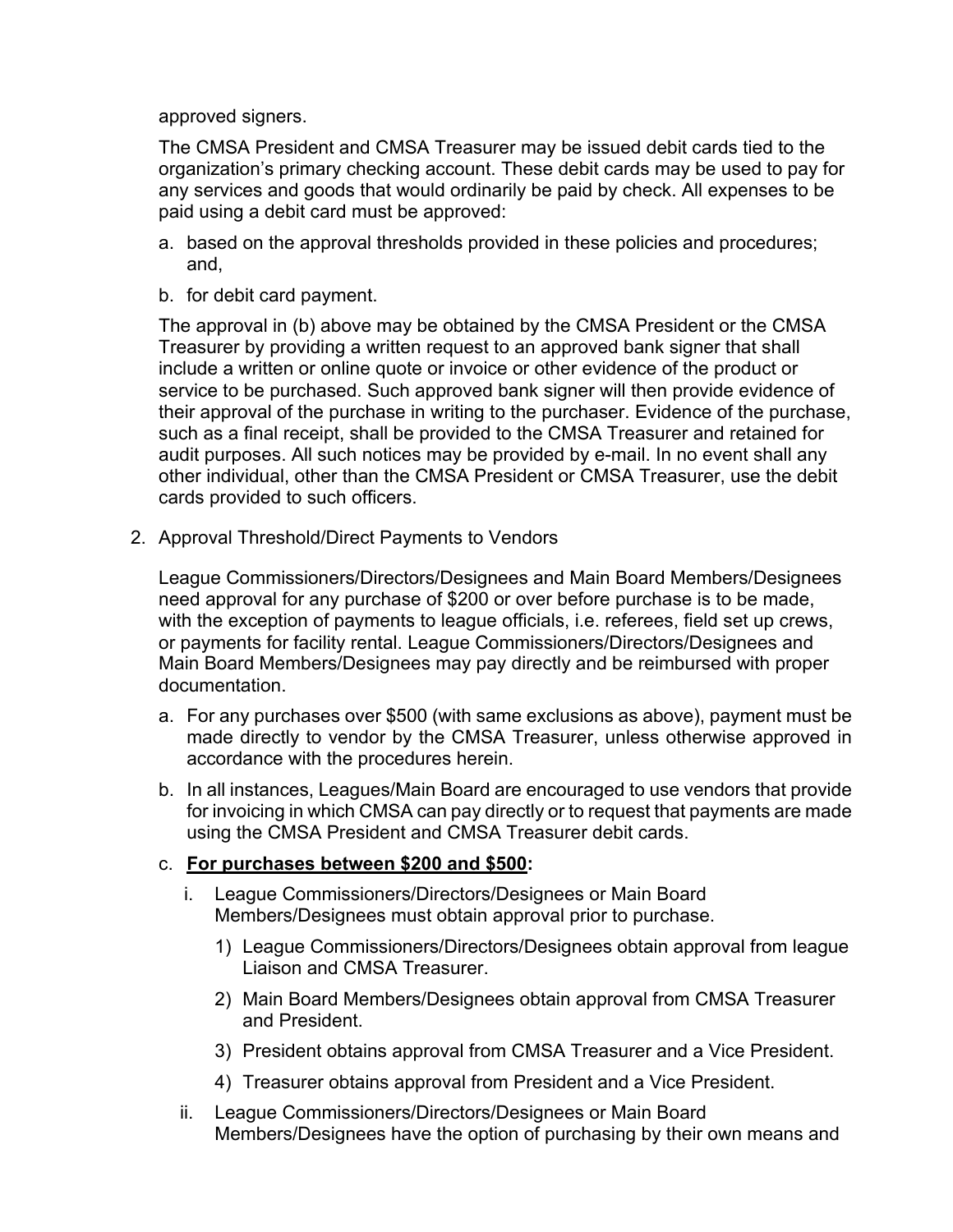submitting for reimbursement, or having the CMSA Treasurer issue payment directly to vendor.

iii. Proper documentation, as defined by the CMSA Treasurer, is required for reimbursement.

# d. **For purchases over \$500:**

- i. League Commissioners/Directors/Designees or Main Board Members/Designees must obtain quote from vendor for requested items.
	- 1) Formal quote from vendor specifically for CMSA.
	- 2) Screen shot from website selling requested items.
- ii. Approval process:
	- 1) League Commissioners/Directors/Designees submit quote to league Liaison and CMSA Treasurer for approval.
	- 2) Main Board Members/Designees submit quote to CMSA Treasurer and President for approval.
	- 3) President submits quote to CMSA Treasurer and a Vice President for approval.
	- 4) Treasurer submits quote to President and a Vice President for approval.
- iii. Approving party provides written approval of the expense to the requesting party.
- iv. Requesting party provides final quote/invoice to CMSA Treasurer for payment.
- v. CMSA Treasurer issues payment directly to vendor.
- e. In the event that a vendor cannot issue an invoice in advance of the purchase of goods or services, cannot accept a check as payment, and the item may not be purchased using a CMSA President or CMSA Treasurer debit card, the requesting party shall, in addition to requesting approval of the expense, specifically request permission from the applicable approving party to purchase the item by their own means and submit for reimbursement. The request to handle as a reimbursement *must* be made prior to the expense being made in order to be reimbursed. The approving party shall provide written approval of the reimbursement method along with the expense approval as provided above.
- f. League Commissioners/Directors/Designees and Main Board Members/Designees shall make all efforts to utilize vendors that can provide a written invoice and accept a check as payment for all expenses over \$500 wherever possible.
- 3. Payment Requests Procedure

The following shall be in force for all payment requests, including credit card payments, whether it is for the payment of an official, supplies, reimbursement, etc. This procedure makes no changes to the approval process, which must be followed for payment to be rendered.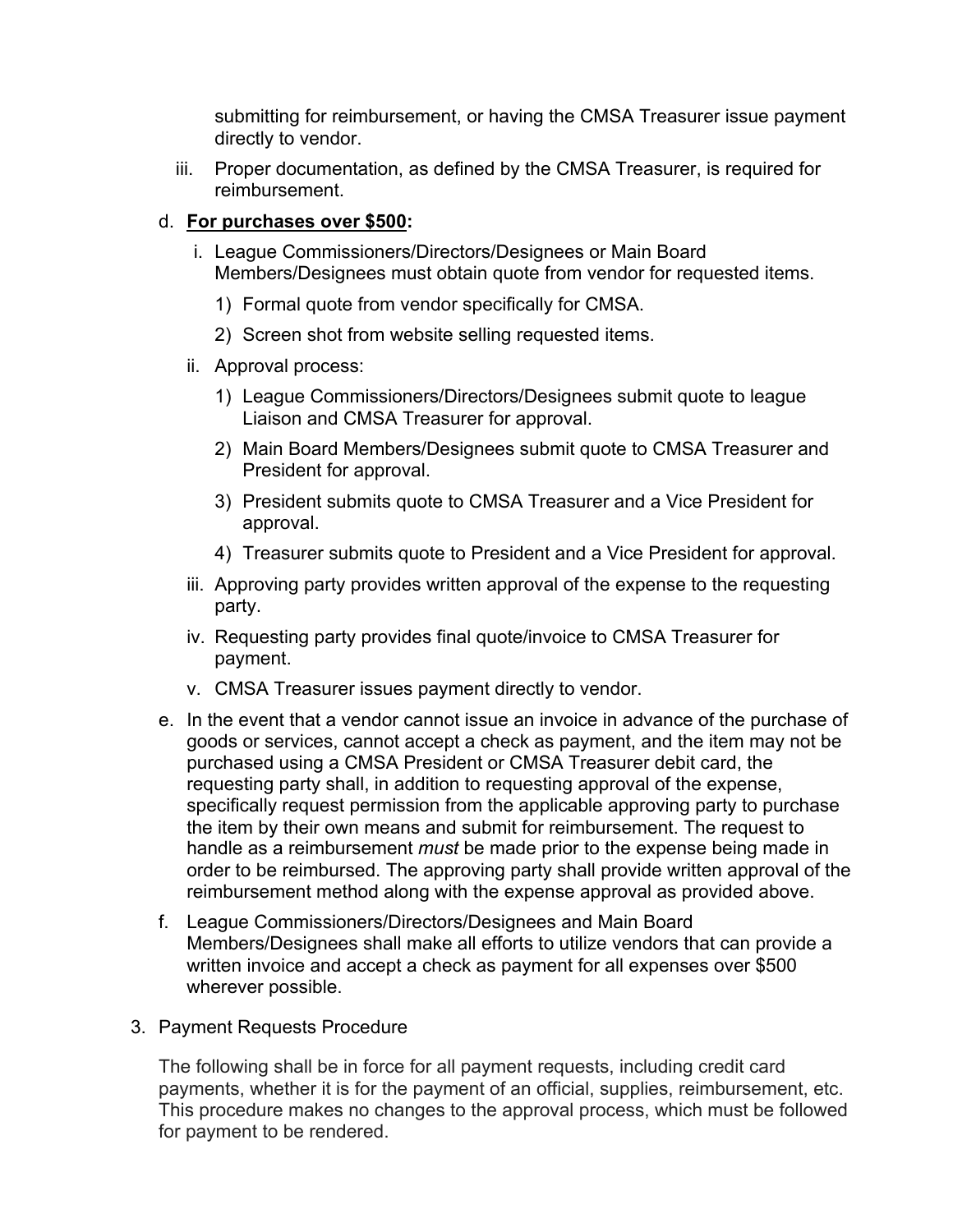- a. After seeking approval of the relevant commissioner or board member, a request for approval should be sent by the requester to cmsatreasurer@chicagomsa.org with documentation of that approval, including a disbursement form or purchase order, as relevant, and confirmation of the approval by the appropriate authority (email is fine).
- b. The treasurer will consider the request for payment, verifying that the appropriate policy for approvals has been followed and the request is within the budget or other funds have been approved.
- c. Once these things are verified, the treasurer will issue payment for any request that can be made using the corporate credit card.
- d. If the request requires a check, the treasurer will forward relevant documents to the bookkeeper and request that a check be prepared.
- e. Once prepared, the bookkeeper will notify the treasurer and arrange for pickup of the check(s), who will acquire the relevant signatures, and arrange for distribution of them via mail or personal delivery at the discretion of the treasurer and the recipient.
- f. Check requests must be received by 5:00 p.m. on Tuesday of a non-holiday week in order to be processed that week.
- g. If all approvals and documents are available, the treasurer will approve and pay or send to the bookkeeper for payment by 5:00 p.m. on Wednesday.
- h. The bookkeeper will have the checks available for signatures by 5:00 p.m. on Friday.
- i. The treasurer will ensure that they are mailed or delivered by 5:00 p.m. on Sunday.
- j. Any payment request that is received after 5:00 p.m. on Tuesday will be held until the following week at the discretion of the treasurer and bookkeeper.
- 4. Audit

CMSA must conduct an audit of its financial records beginning in October of each year, with the audit to be completed by the December meeting of the CMSA Board of Directors.

The audit will be conducted by a 3rd party vendor that will be approved by the Board of Directors. The same 3rd Party Vendor should be used for filing of all required tax documents in accordance with applicable laws.

## **O. Travel Expenses**

In any sport where it is mandatory that Chicago MSA be represented at annual or semi-annual meetings of a national organization, Chicago MSA will budget into the respective sports fees a designated sum of money that will ASSIST the Organization's elected or appointed national representative with their expenses. Representatives need not accept assistance.